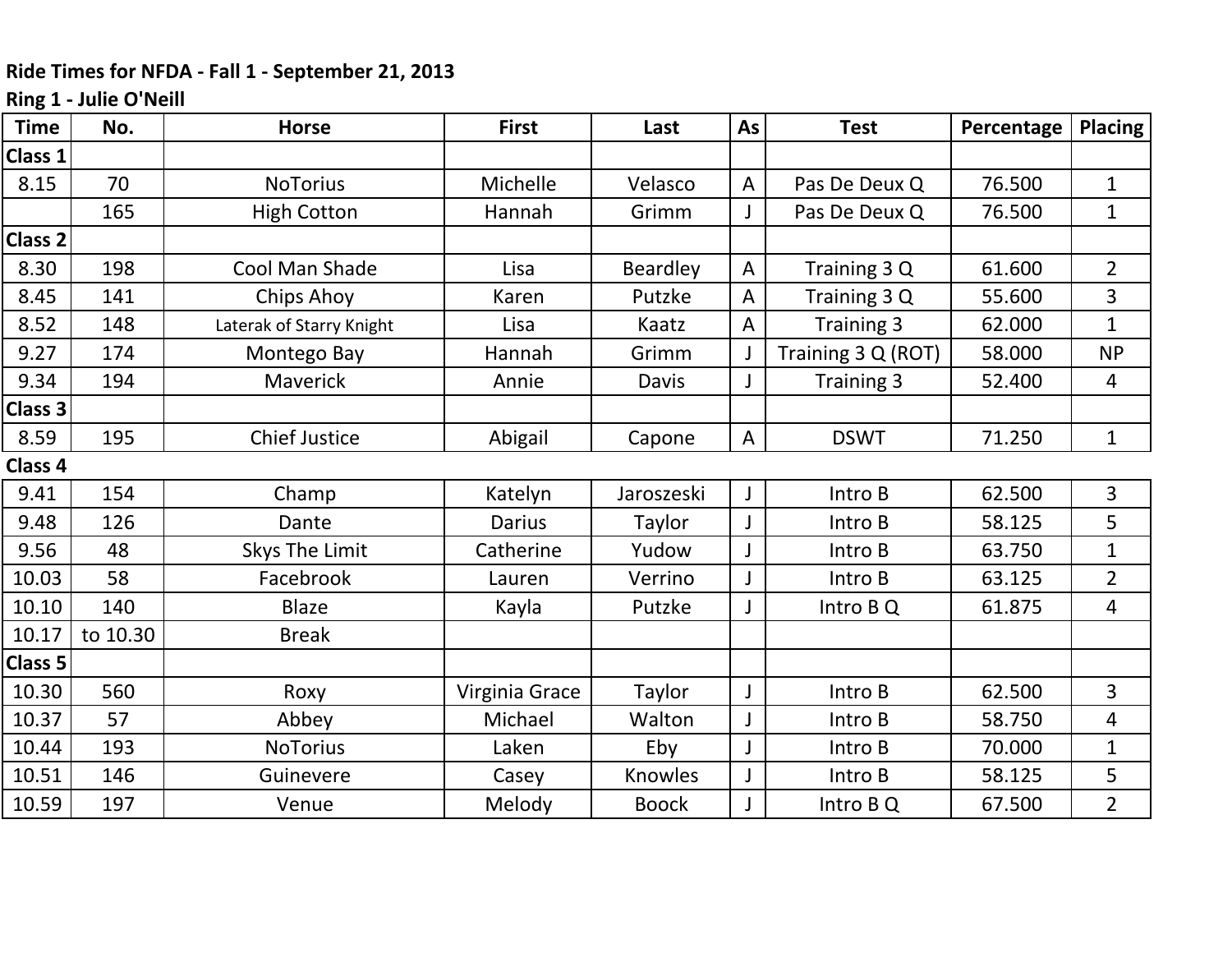| Class 6            |          |                                 |                |                 |                |                   |        |                |
|--------------------|----------|---------------------------------|----------------|-----------------|----------------|-------------------|--------|----------------|
| 11.06              | 200      | Beacon                          | Rachel         | Baumgartner     | $\overline{A}$ | Second 3 Q        | 64.047 | $\overline{2}$ |
| 11.13              | 137      | <b>Willow's Dream</b>           | Marge          | Savage          | A              | Second 3 Q        | 55.476 | 4              |
| 11.20              | 147      | MacIntosh                       | Gwen           | <b>Kirk</b>     | A              | Second 3 Q        | 59.761 | 3              |
| 11.27              | 217      | Pop Art                         | Karin          | Andra           | A              | Second 3 Q        | 64.523 | $\mathbf{1}$   |
| Class <sub>7</sub> |          |                                 |                |                 |                |                   |        |                |
| 11.34              | 144      | Noah                            | Emily          | Merritt         | J              | First 2           | Scr    | Scr            |
| 11.41              | to 12.40 | Lunch                           |                |                 |                |                   |        |                |
| Class 8            |          |                                 |                |                 |                |                   |        |                |
| 12.47              | 58       | Facebrook                       | Lauren         | Verrino         | $\mathsf J$    | Training 1        | 51.300 | $\overline{3}$ |
| 12.54              | 194      | Maverick                        | Annie          | <b>Davis</b>    | J              | Training 1        | 57.900 | $\mathbf 1$    |
| 1.01               | 197      | Venue                           | Melody         | <b>Boock</b>    | $\mathsf J$    | Training 1        | 57.083 | $\overline{2}$ |
| Class 9            |          |                                 |                |                 |                |                   |        |                |
| 1.08               | 195      | <b>Chief Justice</b>            | Abigail        | Capone          | $\overline{A}$ | Intro A           | 72.500 | $\mathbf{1}$   |
| 1.15               | 133      | <b>Tucker</b>                   | Chantae        | Smith           | A              | Intro A           | 56.250 | $\overline{2}$ |
| Class 10           |          |                                 |                |                 |                |                   |        |                |
| 1.22               | 131      | South Boston                    | Annie          | Stockdale       | $\mathsf{O}$   | Fourth 1          | 51.428 | $\mathbf{1}$   |
| Class 11           |          |                                 |                |                 |                |                   |        |                |
| 1.29               | 216      | Party at the Ritz               | <b>Barbara</b> | Aponte          | A              | <b>WD Basic 1</b> | 61.290 | $\mathbf 1$    |
| Class 12           |          |                                 |                |                 |                |                   |        |                |
| 12.40              | 199      | Comet                           | Lisa           | <b>Beardley</b> | A              | Training 3Q (ROT) | 64.000 | $\mathbf 1$    |
| 1.43               | 196      | Revolver                        | Shantel        | <b>Brooks</b>   | $\overline{A}$ | Training 3 Q      | 59.600 | $\overline{4}$ |
| 1.50               | 192      | <b>Copper Chancellor</b>        | Carol          | Ellmaker        | $\mathsf{A}$   | Training 3 Q      | 63.200 | $\overline{2}$ |
| 1.57               | 149      | Veraa vom Friesenhof of Altmark | Lisa           | Kaatz           | $\mathsf{A}$   | Training 3Q       | 47.600 | 5              |
| 2.04               | 155      | From Hello                      | Sarah          | Hayes           | $\overline{A}$ | Training 3 Q      | 63.200 | 3              |
| Class 13           |          |                                 |                |                 |                |                   |        |                |
| 2.11               | 143      | <b>Dancing Star</b>             | Heather        | Miller          | $\overline{A}$ | WD Intro 1        | Elim.  | Elim.          |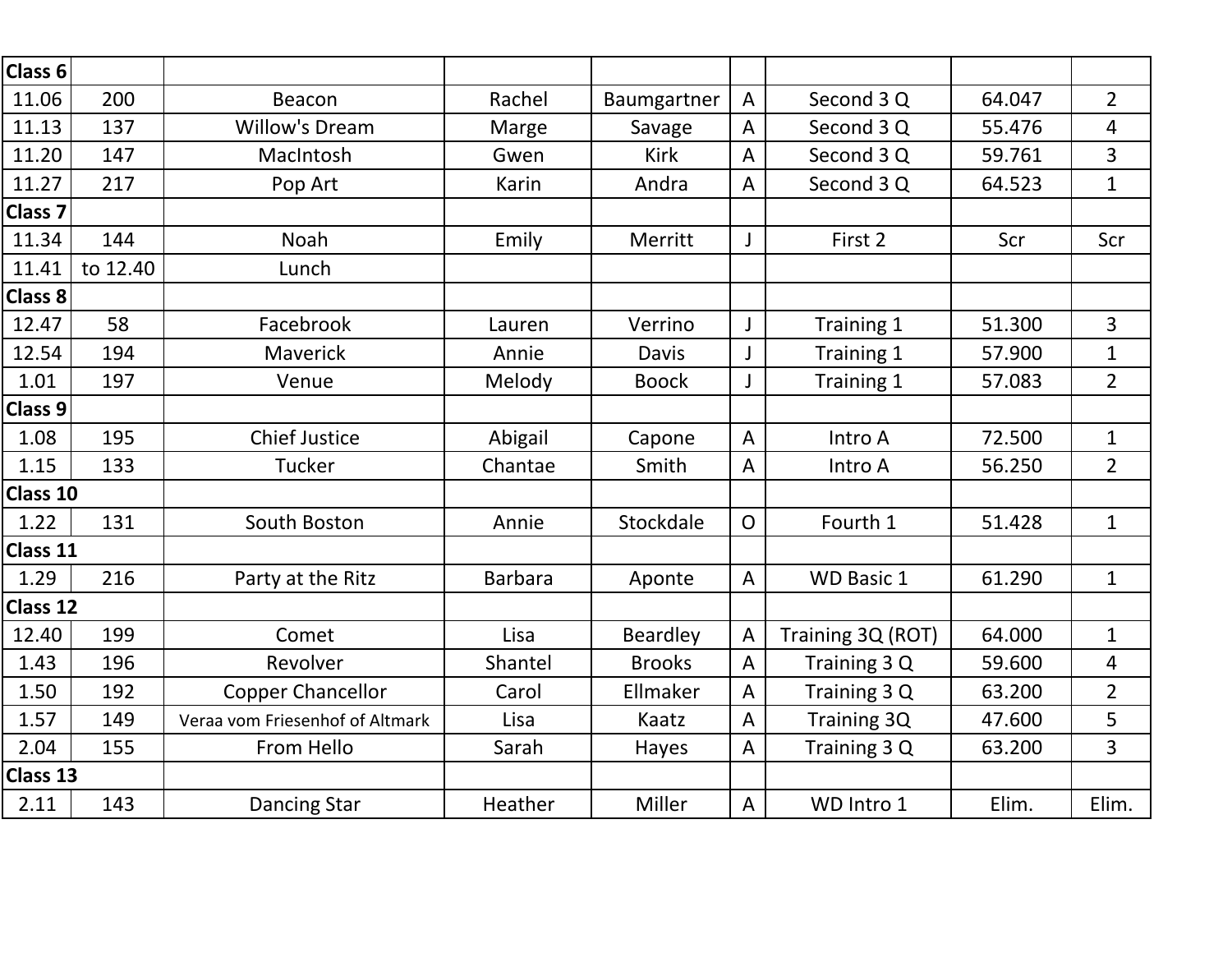| Class 14        |                                   |                          |                |            |                |                  |            |                |
|-----------------|-----------------------------------|--------------------------|----------------|------------|----------------|------------------|------------|----------------|
| 1.36            | 135                               | Saqlawi's Nyte of Fame   | Lynn           | Shinkle    | $\overline{A}$ | WD Intro 3 (ROT) | 62.083     | $\mathbf{1}$   |
| 2.18            | 49                                | <b>Technicolor Smoke</b> | Tonia          | Stewart    | $\overline{A}$ | WD Intro 3       | 59.583     | $\overline{2}$ |
|                 |                                   |                          |                |            |                |                  |            |                |
|                 | <b>Ring 2 - Christine Slayton</b> |                          |                |            |                |                  |            |                |
| <b>Time</b>     | No.                               | <b>Horse</b>             | <b>First</b>   | Last       | As             | <b>Test</b>      | Percentage | <b>Placing</b> |
| Class 15        |                                   |                          |                |            |                |                  |            |                |
| 8.37            | 154                               | Champ                    | Katelyn        | Jaroszeski | $\mathsf J$    | Intro A          | 61.250     | $\overline{4}$ |
| 8.45            | 140                               | <b>Blaze</b>             | Kayla          | Putzke     | $\mathsf{J}$   | Intro A          | 65.625     | $\overline{2}$ |
| 8.52            | 126                               | Dante                    | <b>Darius</b>  | Taylor     | $\mathsf{J}$   | Intro A          | 64.375     | 3              |
| 8.59            | 57                                | Abbey                    | Michael        | Walton     | J              | Intro A          | 71.250     | $\mathbf{1}$   |
| Class 16        |                                   |                          |                |            |                |                  |            |                |
| 9.06            | 48                                | Skys The Limit           | Catherine      | Yudow      | $\mathsf J$    | Intro A          | 68.750     | 3              |
| 9.13            | 193                               | <b>NoTorius</b>          | Laken          | Eby        | J              | Intro A          | 75.000     | $\mathbf 1$    |
| 9.20            | 560                               | Roxy                     | Virginia Grace | Taylor     | J              | Intro A          | 65.000     | $\overline{2}$ |
| Class 17        |                                   |                          |                |            |                |                  |            |                |
| 9.27            | 198                               | Cool Man Shade           | Lisa           | Beardley   | $\overline{A}$ | Intro B Q        | 68.750     | $\overline{2}$ |
| 9.34            | 195                               | <b>Chief Justice</b>     | Abigail        | Capone     | $\overline{A}$ | Intro B Q        | 75.000     | $\mathbf{1}$   |
| 9.41            | 142                               | Lucky Sophia             | <b>Natalie</b> | Pace       | A              | Intro B          | 60.312     | $\overline{3}$ |
| <b>Class 18</b> |                                   |                          |                |            |                |                  |            |                |
| 9.56            | 131                               | South Boston             | Annie          | Stockdale  | $\mathsf{O}$   | Third 3 Q        | 65.128     | $\mathbf{1}$   |
| 10.03           | 217                               | Pop Art                  | Karin          | Andra      | $\overline{A}$ | Third 3 Q        | 64.359     | $\overline{2}$ |
| 10.17           | to 10.30                          | <b>Break</b>             |                |            |                |                  |            |                |
| Class 19        |                                   |                          |                |            |                |                  |            |                |
| 10.30           | 174                               | Montego Bay              | Hannah         | Grimm      | $\mathsf J$    | First 3 Q (ROT)  | 64.617     | <b>NP</b>      |
| 10.37           | 144                               | Noah                     | Emily          | Merritt    |                | First 3 Q        | 51.935     | 1              |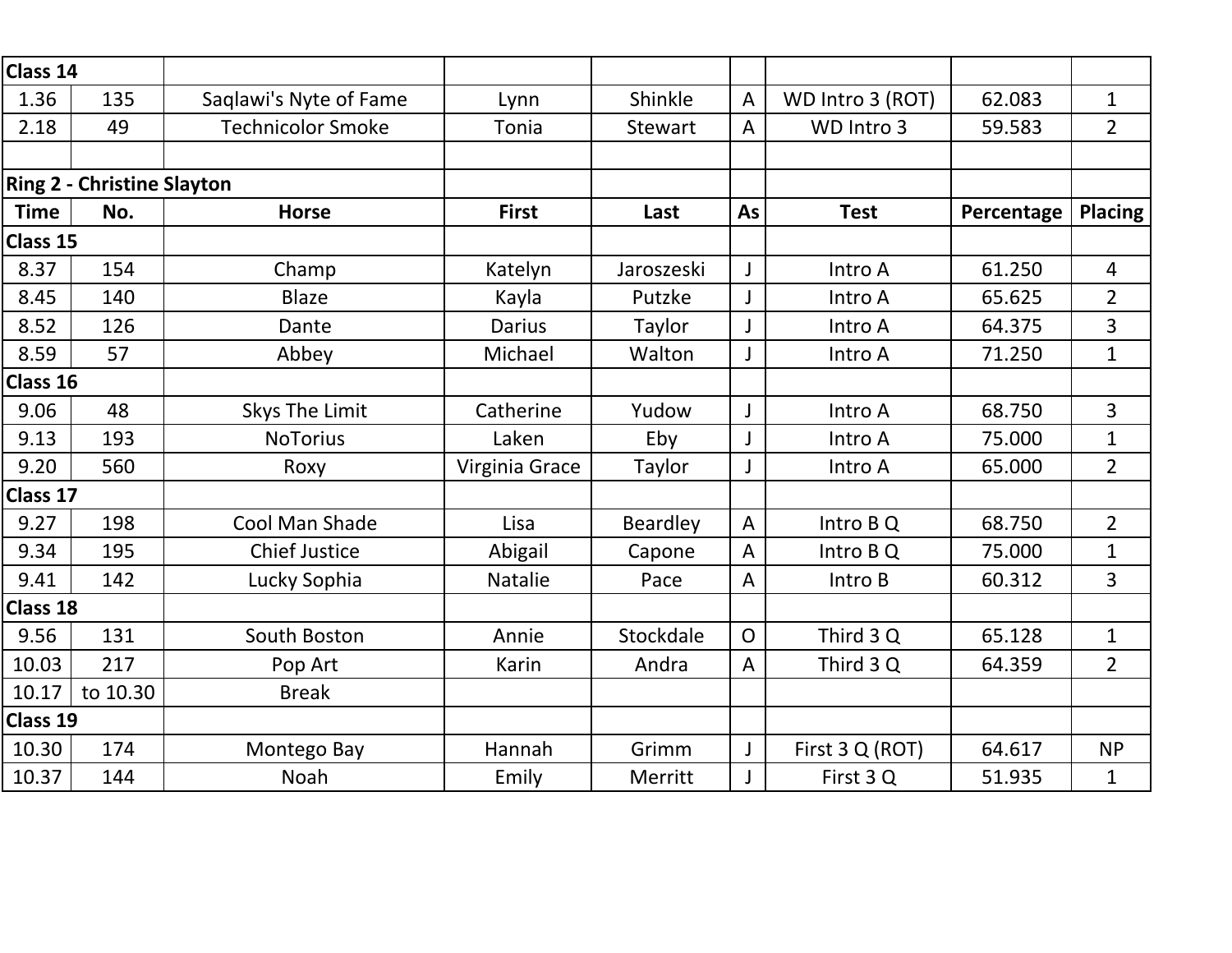| Class 20        |         |                           |           |               |                |                  |        |                |
|-----------------|---------|---------------------------|-----------|---------------|----------------|------------------|--------|----------------|
| 10.44           | 48      | Skys The Limit            | Catherine | Yudow         | $\mathsf J$    | Intro C          | 64.750 | $\overline{2}$ |
| 10.51           | 58      | Facebrook                 | Lauren    | Verrino       | J              | Intro C          | 63.420 | 4              |
| 10.59           | 136     | Donna Gracia              | Linda     | Scott         | $\overline{A}$ | Intro C          | 63.470 | 3              |
| 11.06           | 140     | <b>Blaze</b>              | Kayla     | Putzke        | J              | Intro C          | 66.250 | $\mathbf{1}$   |
| Class 21        |         |                           |           |               |                |                  |        |                |
| 11.13           | 196     | Revolver                  | Shantel   | <b>Brooks</b> | $\overline{A}$ | Training 2       | 62.143 | 3              |
| 11.20           | 139     | Picasso                   | Lisa      | Richards      | $\overline{A}$ | Training 2       | 65.000 | $\mathbf{1}$   |
| 11.27           | 146     | Guinevere                 | Casey     | Knowles       | J              | Training 2       | 62.857 | $\overline{2}$ |
| 11.34           |         | Prep for MFS              |           |               |                |                  |        |                |
| <b>Class 22</b> |         |                           |           |               |                |                  |        |                |
| 11.41           | 191     | Femi                      | Suzanne   | Graham        | $\mathsf{O}$   | MFS 2nd          | Scr.   | Scr.           |
| Class 23        |         |                           |           |               |                |                  |        |                |
| 11.48           | 145     | Peron's Paris             | Sandi     | Lucas         | $\mathsf{A}$   | MFS 1st          | 74.417 | $\mathbf{1}$   |
| 11.55           | to 1.00 | Lunch                     |           |               |                |                  |        |                |
| Class 24        |         |                           |           |               |                |                  |        |                |
| 1.00            | 138     | Millie                    | Taylor    | Ruth          | $\overline{A}$ | Second 1         | 61.000 | $\overline{2}$ |
| 1.14            | 179     | <b>Brilliante Panache</b> | Jeannine  | Grant         | $\overline{A}$ | Second 1         | 54.714 | 3              |
| 1.21            | 200     | Beacon                    | Rachel    | Baumgartner   | $\overline{A}$ | Second 1         | 70.140 | $\mathbf{1}$   |
| Class 25        |         |                           |           |               |                |                  |        |                |
| 10.10           | 198     | Cool Man Shade            | Lisa      | Beardley      | $\mathsf{A}$   | Training 1 ROT   | 68.958 | $\mathbf 1$    |
| 1.07            | 155     | From Hello                | Sarah     | Hayes         | $\overline{A}$ | Training 1 (ROT) | 68.333 | $\overline{2}$ |
| 1.28            | 139     | Picasso                   | Lisa      | Richards      | $\overline{A}$ | Training 1       | 65.208 | $\overline{3}$ |
| 1.35            | 142     | Lucky Sophia              | Natalie   | Pace          | $\mathsf{A}$   | Training 1       | Scr.   | Scr.           |